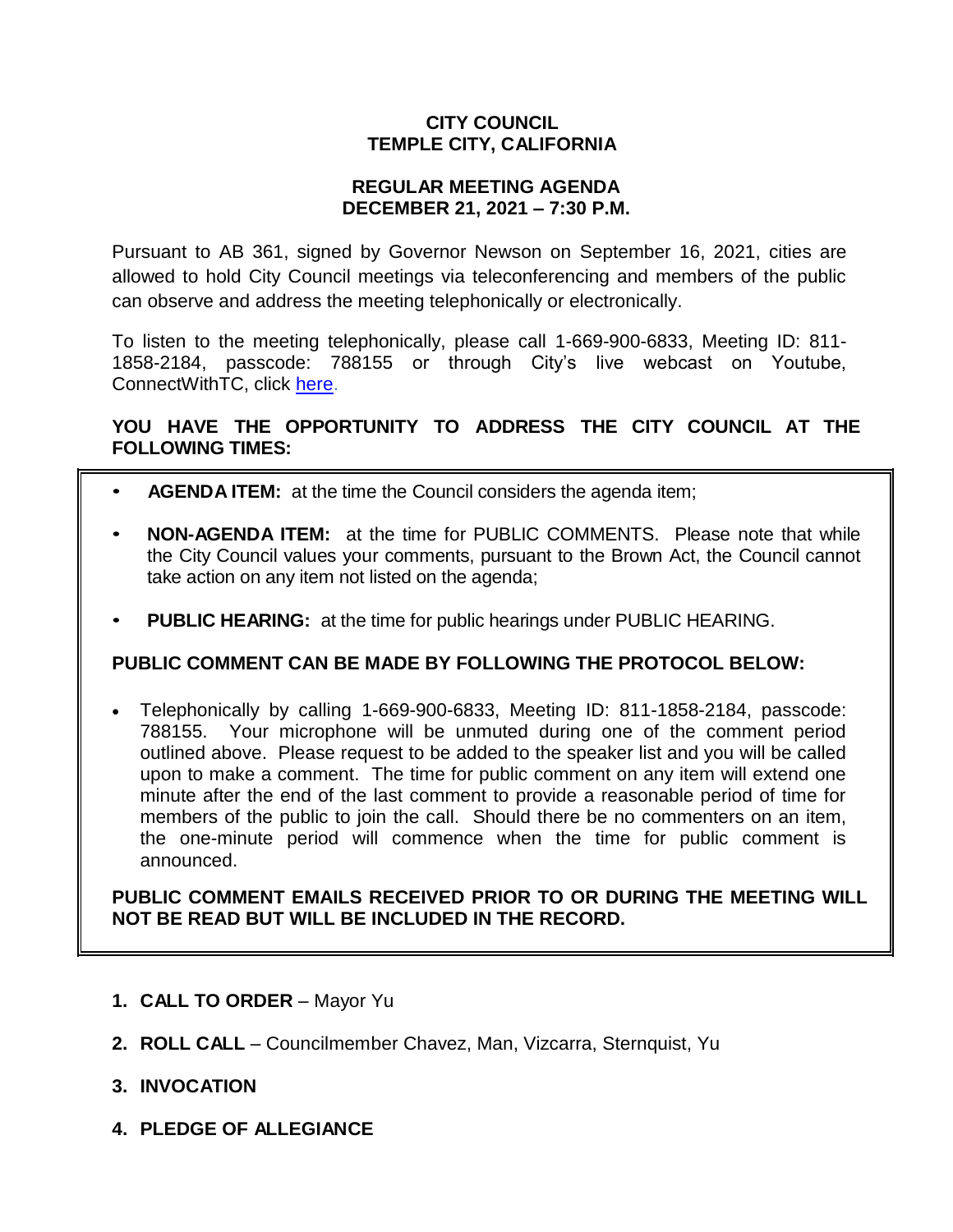## **5. CEREMONIAL MATTERS – PRESENTATIONS** – None

### **6. PUBLIC COMMENTS ON ITEMS NOT LISTED ON THE AGENDA**

The City Council will now hear public comments regarding items **not listed** on the agenda. The procedure to address the City Council is highlighted on the first page of this agenda. The City Council will close this public comment period 1 minute after the last speaker, but in no event will this public comment period exceed 30 minutes total. There is a second public comment period at the end of the meeting.

### **7. CONSENT CALENDAR**

All Consent Calendar items may be approved in a single motion as recommended unless removed for further discussion. If members of the City Council or persons in the audience wish to discuss any matters listed on the Consent Calendar, please address them at this time.

Recommendation: Approve Items A through B per recommendations.

### A. APPROVAL OF MINUTES

The City Council is requested to review and approve:

- [1. Minutes of the Regular City Council Meeting of December 7,](https://www.ci.temple-city.ca.us/DocumentCenter/View/17120/7A1_CCM---2021-12-07) 2021; and
- [2. Minutes of the Special City Council Meeting of December 14, 2021.](https://www.ci.temple-city.ca.us/DocumentCenter/View/17121/7A2_CCM---2021-12-14-Special)

Recommendation: Approve.

B. [ADOPTION OF RESOLUTION NO. 21-5574](https://www.ci.temple-city.ca.us/DocumentCenter/View/17122/7B_CC-Warrant_Reso-No-21-5574---FY-2021-2022) APPROVING PAYMENT OF BILLS [FOR FISCAL YEAR 2021-22](https://www.ci.temple-city.ca.us/DocumentCenter/View/17122/7B_CC-Warrant_Reso-No-21-5574---FY-2021-2022)

The City Council is requested to adopt Resolution No. 21-5574 authorizing the payment of bills.

Recommendation: Adopt Resolution No. 21-5574

### **8. PUBLIC HEARING**

### A. [ADOPTION OF URGENCY ORDINANCE NO. 21-1058 U AND](https://www.ci.temple-city.ca.us/DocumentCenter/View/17123/8A_SB9_Staff-Report-w-attachments) INTRODUCTION [AND FIRST READING OF ORDINANCE NO. 21-1059](https://www.ci.temple-city.ca.us/DocumentCenter/View/17123/8A_SB9_Staff-Report-w-attachments) IMPLEMENTING SB-9 [\(AKINS\) RELATING TO URBAN LOT SPLITS](https://www.ci.temple-city.ca.us/DocumentCenter/View/17123/8A_SB9_Staff-Report-w-attachments)

SB-9 amended Section 66452.6 of, and added Sections 65852.21 and 66411.7 to, the California Government Code (Attachment "D") to allow for urban lot splits. The proposed Ordinance seeks to improve upon the State's efforts by addressing issues that the State did not previously consider or further strengthening the State's efforts.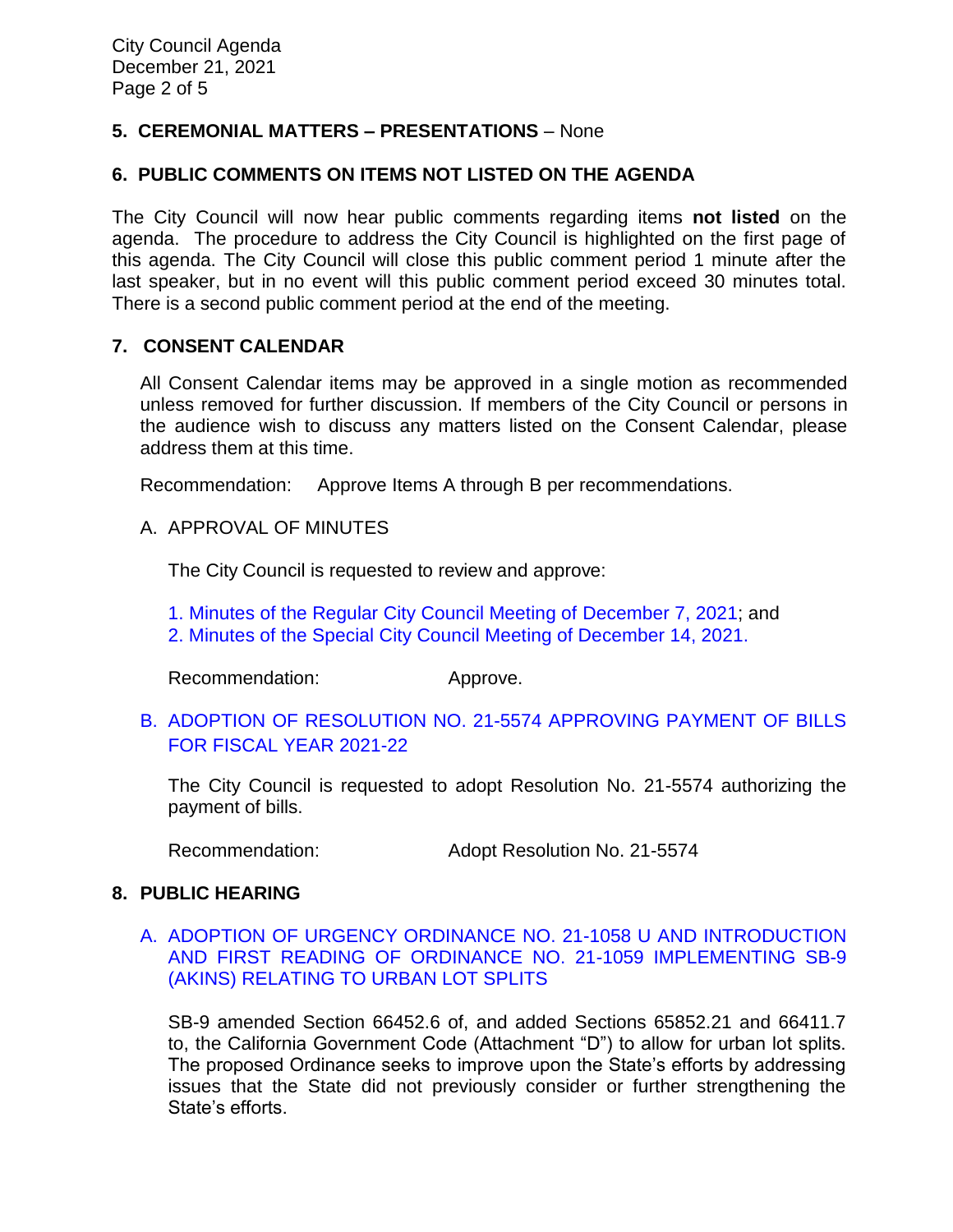Presenter: Community Development Director

Recommendation:

- 1. Introduce, read by title, waive further reading, and adopt Urgency Ordinance No. 21-1058 U (Attachment "B");
- 2. Introduce Ordinance No. 21-1059 for first reading by title only, amending Title 3, Chapter 3, and Title 9, Chapters 1 and 2, of the Municipal Code (Attachment "C");
- 3. Waive further reading of Ordinance No. 21-1059; and
- 4. Schedule the second reading of Ordinance No. 21-1059 for January 4, 2022.

## **9. UNFINISHED BUSINESS** – None

### **10. NEW BUSINESS**

A. [ADOPTION OF RESOLUTION NO. 21-5573 PROVIDING FOR THE APPOINTMENT](https://www.ci.temple-city.ca.us/DocumentCenter/View/17124/10A_2022-Election-appointment-and-cancellation_Staff-Report-w-attachment)  [OF NOMINEES TO THE OFFICE OF CITY COUNCIL THAT WERE TO BE ELECTED](https://www.ci.temple-city.ca.us/DocumentCenter/View/17124/10A_2022-Election-appointment-and-cancellation_Staff-Report-w-attachment)  [ON TUESDAY, MARCH 8, 2022 AND CANCELLING THE CITY'S GENERAL](https://www.ci.temple-city.ca.us/DocumentCenter/View/17124/10A_2022-Election-appointment-and-cancellation_Staff-Report-w-attachment)  [MUNICIPAL ELECTION ON THAT DATE](https://www.ci.temple-city.ca.us/DocumentCenter/View/17124/10A_2022-Election-appointment-and-cancellation_Staff-Report-w-attachment)

As of the close of business on Friday, December 10, 2021, the deadline for filing nomination papers, the only candidates to file the required nomination papers were the two incumbents for the office of Councilmember. City Council is requested to adopt one of the three action as per California Elections Code 10229.

Presenter: City Clerk

Recommendation: The City Council is requested to adopt Resolution No. 21-5573 (Attachment "A") providing for the appointment of the two nominees to the office of City Council that were to be elected on Tuesday, March 8, 2022 and cancelling the City's General Municipal Election on that date.

### B. [DISCUSSION REGARDING INITIATION OF A MUNICIPAL CODE AMENDMENT](https://www.ci.temple-city.ca.us/DocumentCenter/View/17125/10B_Vacant-Property-Ordinance_Staff-Report_Draft_2_2021-12-08)  [RELATED TO MAINTENANCE OF VACANT PROPERTIES](https://www.ci.temple-city.ca.us/DocumentCenter/View/17125/10B_Vacant-Property-Ordinance_Staff-Report_Draft_2_2021-12-08)

Staff was directed to submit an item relating to an amendment to the Temple City Municipal Code that would require owners of vacant properties to maintain their properties with landscaping and fencing for Council discussion.

| Presenter:      | <b>Community Development Director</b>                                                          |
|-----------------|------------------------------------------------------------------------------------------------|
| Recommendation: | provide direction to staff on whether to initiate<br>an amendment to the Temple City Municipal |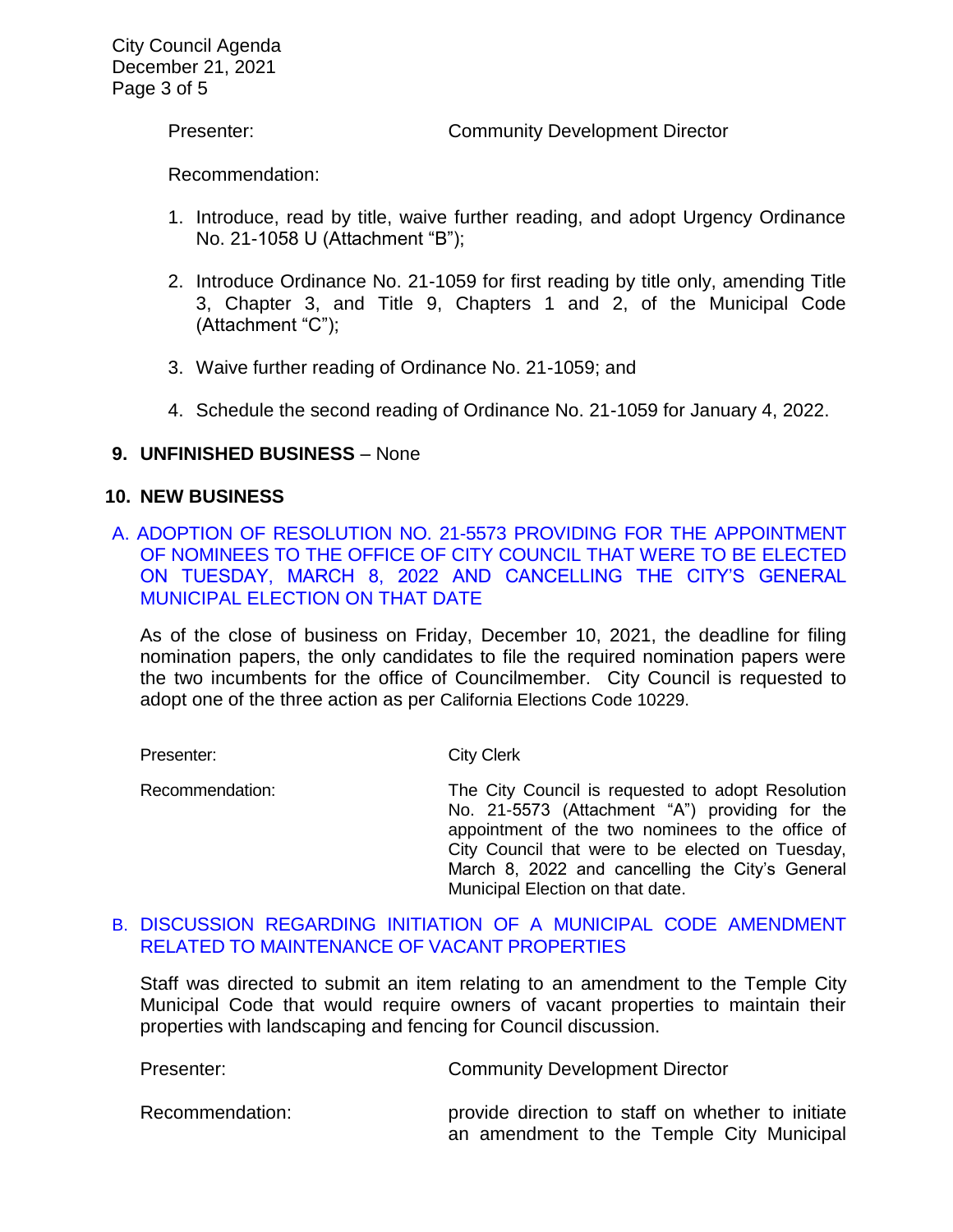City Council Agenda December 21, 2021 Page 4 of 5

> Code (TCMC) requiring additional maintenance standards for vacant properties.

#### **11. UPDATE FROM CITY MANAGER**

### **12. UPDATE FROM CITY ATTORNEY**

## **13. COUNCIL REPORTS REGARDING AD HOC OR STANDING COMMITTEE MEETINGS**

- A. SCHOOL DISTRICT/CITY STANDING COMMITTEE (Councilmember Man and Councilmember Chavez) – Formed 1/3/2012
- B. LAS TUNAS DOWNTOWN REVITALIZATION STANDING COMMITTEE (Councilmember Chavez and Mayor Yu) – Formed 2/18/2014
- C. FUTURE DEVELOPMENT OF CITY PROPERTIES STANDING COMMITTEE (Mayor Yu and Councilmember Man) – Formed 2/18/2014
- D. AUDIT STANDING COMMITTEE (Councilmember Chavez and Mayor Yu) – Formed 7/15/2014
- E. FACILITIES, PUBLIC WORKS, AND INFRASTRUCTURE STANDING **COMMITTEE** (Mayor Yu and Councilmember Man) – Formed 4/4/2017
- F. PRIMROSE PARK ART ELEMENT AD HOC (Councilmember Vizcarra and Mayor Yu) – Formed 5/19/20
- G. CITY BASED HOMELESS PLAN STANDING COMMITTEE (Councilmember Vizcarra and Mayor Pro Tem Sternquist) – Formed 3/16/21

## **14. COUNCIL ITEMS SEPARATE FROM THE CITY MANAGER'S REGULAR AGENDA**

- A. COUNCILMEMBER VIZCARRA
- B. COUNCILMEMBER CHAVEZ
- C. COUNCILMEMBER MAN
- D. MAYOR PRO TEM STERNQUIST
- E. MAYOR YU

# **15. ADDITIONAL PUBLIC COMMENTS ON ITEMS NOT LISTED ON THE AGENDA**

The City Council will now hear additional public comments regarding items not listed on the agenda. The procedure to address the City Council is highlighted on the first